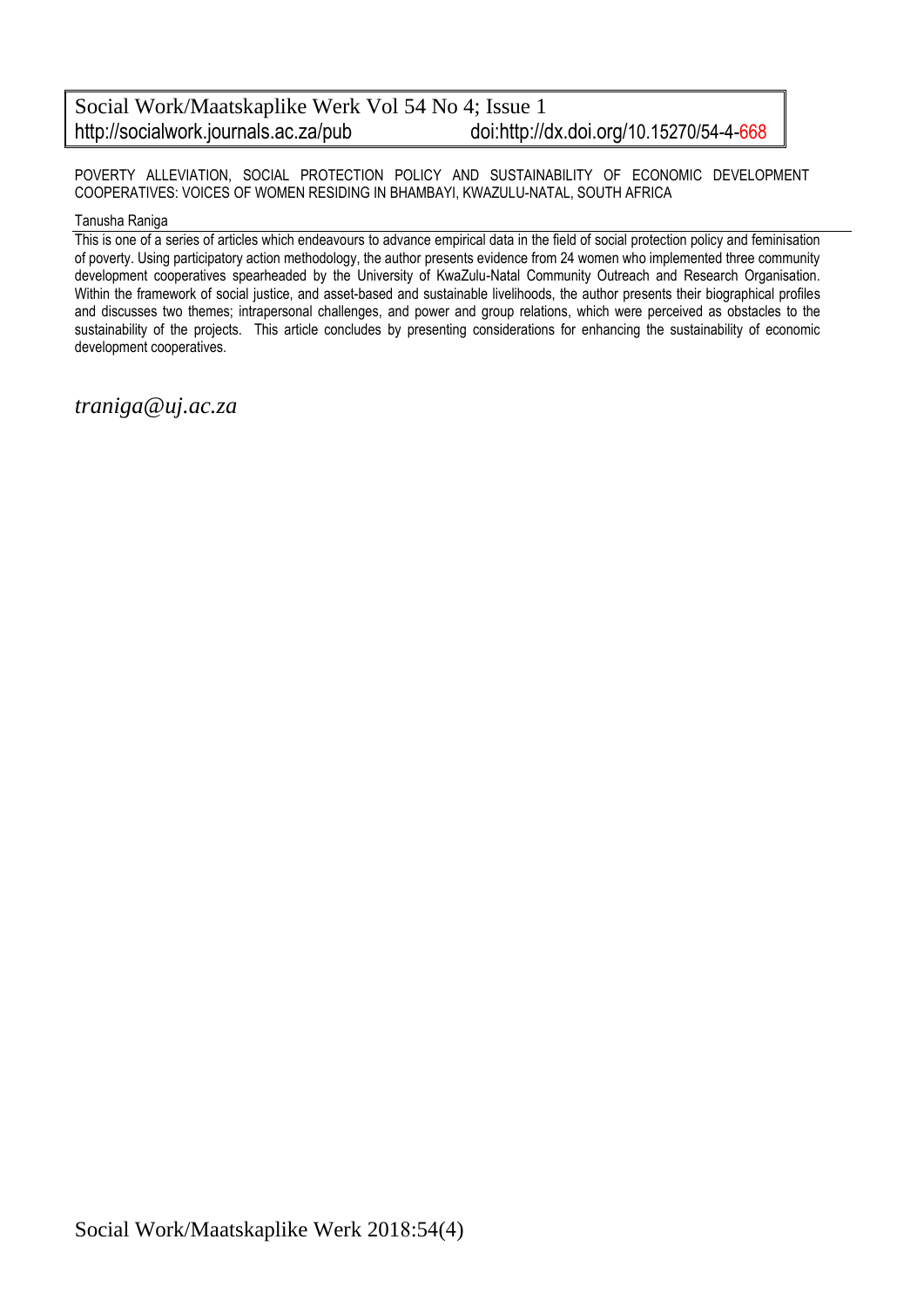# **POVERTY ALLEVIATION**, **SOCIAL PROTECTION POLICY AND SUSTAINABILITY OF ECONOMIC DEVELOPMENT COOPERATIVES: VOICES OF WOMEN RESIDING IN BHAMBAYI**, **KWAZULU-NATAL**, **SOUTH AFRICA**

## **Tanusha Raniga**

### **INTRODUCTION**

This article is part of a broader study that was conducted in a low-income community in 2014 in the province of KwaZulu-Natal, South Africa; the study examined the human capacity and economic benefits of single mothers who embarked on economic activities to supplement their household income received from state social grants (Raniga & Ngcobo, 2014; Raniga 2016). Since the inception of the new democracy in 1994, social protection policy has been legislated to ensure basic human rights are met, and to provide a safety net for citizens during times of shock and/or crises (Social Assistance Act, amended 2008). By the end of 2016 a total of 17 million people in South Africa had benefitted from cash transfers through the payment of social grants (Social Assistance Act, amended 2008). Empirical evidence from qualitative studies conducted in the Bhambayi community by Raniga and Simpson (2011), Raniga and Mathe (2011) and Raniga and Mthembu (2017) revealed that such cash transfers increased food security, improved school attendance and supported economic decision-making powers in female-headed households. At the same time, these studies concluded that the monthly income received from the state cash transfers were grossly insufficient to assist women to break the cycle of poverty and to transition from the second economy to the first economy. Raniga and Ngcobo (2014) concluded from the pilot study conducted in 2014 with 25 single mothers residing in Bhambayi that it is imperative that government, non-governmental organisations and the private sector affirm women's involvement in economic development cooperatives through providing opportunities for funding, psycho-social support, and relevant marketing and training within and outside their communities.

In this article the author presents qualitative experiences of 24 women engaged in three economic development projects in a low-income community in KwaZulu-Natal using a combination of assetbased community development (ABCD) and sustainable livelihood frameworks. The material from the data distilled provides an insight into the women's biographical profile and discusses two key themes identified as obstacles to the economic projects' sustainability, namely intrapersonal challenges, and power and group relations. The findings allude to the limitations of a neoliberal economic model in espousing the values of people-centred development. The article concludes with suggestions to strengthen associations and forums for women entrepreneurs as a fundamental option to promote the sustainability of economic development cooperatives in low-income communities in both the Global North and South. The article begins with a review of some of the contemporary debates related to gender, economic development and poverty reduction in communities. The second section deliberates on theories such as asset-based community development, the sustainable livelihood and social justice frameworks, and their relevance to this study. Section three outlines the research methodology, followed by the presentation and discussion of the biographical profiles of the participants and two key themes. The final section of the article synthesises the women's reflections and highlights key implications for the sustainability of economic projects that are relevant for social work and community development practice.

## **CONTEMPORARY DEBATES RELATED TO GENDER**, **ECONOMIC COOPERATIVES AND POVERTY**

Proponents of leftist thinking argue that the negative consequences of economic globalisation (Sewpaul, 2013; Sewpaul, 2016; Patel, 2015) espoused by market forces and fuelled by consumerism, greed and private sector interests has had dire consequences for women in the labour market and has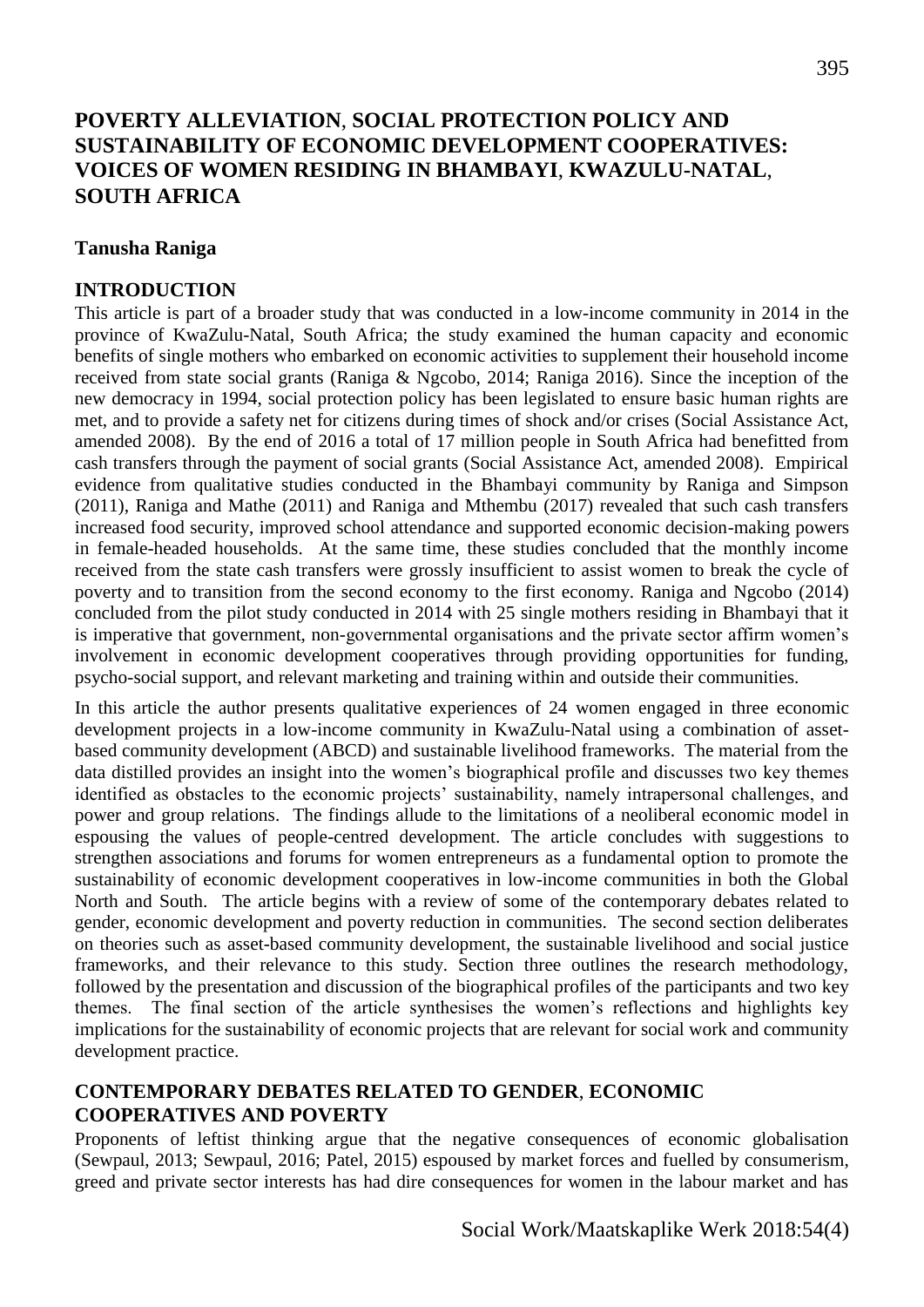contributed to increased feminisation of poverty. The Global Agenda for social work and social development acknowledges that the "past and present political, economic, cultural and social orders, shaped in specific contexts, have contributed to high levels of poverty and inequality, human rights violations and an unsustainable natural environment both within and across nation states in the Global North and South" (Global Agenda, 2012:1). With the global economic downturn, many nation states have questioned the legitimacy of global capitalism and debated implications on how to reform and/or construct social protection systems which would help the poor to break the cycle of poverty (Midgley & Piachaud, 2013). Women's economic poverty is highlighted by the UN statistics that indicate women represent 70% of the world's poor. In the post-1994 era in South Africa households headed by females (Department of Social Development, 2015) are more likely to be poor and experience nutritional and food insecurity in comparison to male-headed households. Furthermore, the National Department of Social Development Strategic Plan (2015-2020) reveals that females head 41,2% of all households in the country; and in the historically poorest provinces of Limpopo (49, 2%), Eastern Cape (44, 7%) and KwaZulu-Natal (43, 5%) most female-headed households were without a single employed member compared to nearly one-fifth (19, 7%) of male-headed households (DSD Strategic Plan, 2015-2020). This is a justification for targeting women, and in particular female-headed households who are dependent on state grants, in economic development projects.

It is commendable that legislation has been put in place to create a thriving and inclusive local economy that would address community resources and needs, and contribute to meeting national development goals such as economic growth and poverty eradication. Foundational legislation such as the White Paper on Social Welfare (1997), the White Paper on Local Government (1998), the Cooperatives Development Policy (2005) and more recently the National Development Plan Vision 2030 (2015) is all geared towards achieving pro-poor and pro-economic growth objectives, thus simultaneously integrating psycho-social support and economic imperatives within impoverished communities. While the rollout of these policies is commendable, the gaps remain in translating these policy directives into meaningful economic intervention projects for women (Raniga and Ngcobo, 2014). To add to this complexity, female-headed households from low-income communities face social and economic exclusion as a result of historical patriarchal institutions and sexual discrimination (Nieuwenhuis & Maldonado, 2017; Raniga & Ngcobo, 2014).

There is empirical evidence in Africa that co-operatives have been a foundational mechanism to increase women's human capacity and enhance the self-confidence, knowledge and skills that they inherently possess (Tesfay & Tadele, 2013). In countries such as Canada, Spain, Italy, India and Bangladesh cooperatives are perceived as an important strategy for the facilitation, coordination and integration of small and social entrepreneurs, thereby giving the poor some opportunities for moving into the mainstream economy (Chauke, Nekhavhambe, & Pfumayaramba, 2013). The South African Cooperatives Development Policy (2005:22) places much emphasis on cost-effective, efficient and easily administrative self-help economic projects in low-income communities (Department of Trade & Industry, 2012). In fact the development of cooperatives is targeted at historically disadvantaged communities as a strategy to eliminate poverty and equalise the first and second economy through job creation (Thaba & Mbohwa 2015). Moreover, women's involvement in economic cooperatives is acknowledged as an effective intervention strategy for poverty alleviation in households (Raniga & Mthembu, 2017; Raniga 2016). The link between single mothers' income, decision-making power and food security is also evident as women are more likely than men to prioritise spending money on the basic needs of members in the household (Pankhurst, 2002). The combination of individual and group structure fits well with the discourse on globalisation from below, which argues for the importance of localising economies, thus increasing people-centred development, active civil society and change from below (Midgley & Piachaud, 2013; Ife & Teseriero, 2006). Despite the arguments for economic cooperatives playing a very valuable role in poverty alleviation and women's economic self-reliance in low-income communities, critics argue that ensuring the sustainability of economic development cooperatives in the long term is often an elusive goal. This article is an attempt to fill this empirical gap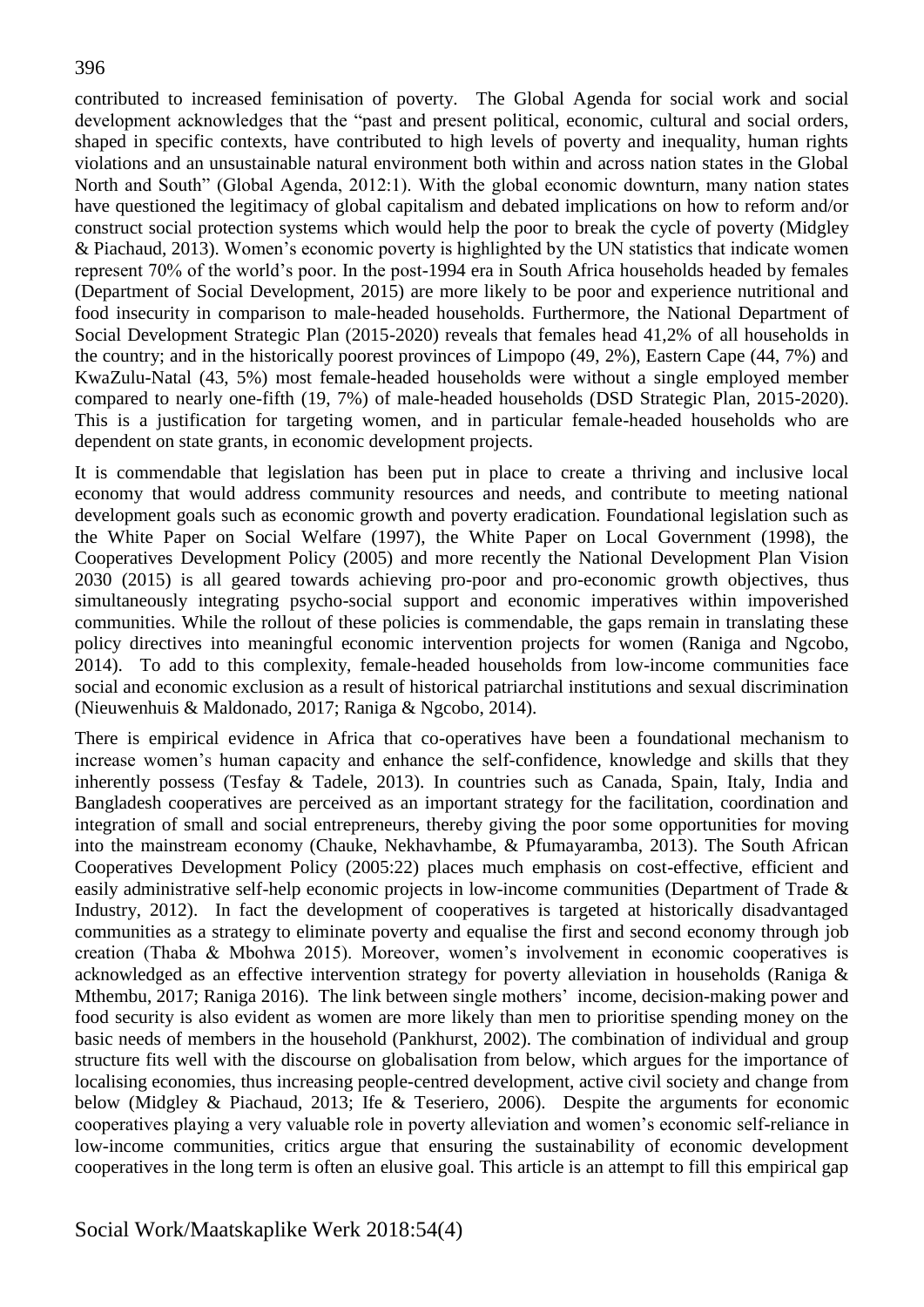and contribute to the body of knowledge in two ways: providing a nuanced understanding of the challenges to sustainability of community economic development projects from the perspectives of women in female-headed households, and secondly, encouraging academic debate about the feminisation of poverty in social work and community development practice.

## **CONCEPTUAL DEBATES ON SUSTAINABLE LIVELIHOOD AND ASSET-BASED COMMUNITY DEVELOPMENT FRAMEWORKS**

The combination of asset-based community development (ABCD) and sustainable livelihood frameworks has proved to serve as a valuable organising framework for social work and community development practice (Raniga, 2016; Schenck, Nel & Louw, 2010). These organising frameworks share a conceptual synergy with people-centred participatory development, which encourages local people to take primary responsibility for driving social and economic development in communities (White Paper on Social Welfare, 1997). The central premise of this article is that poor women who are dependent on state social grants have the capacity to thrive and aspire to become economically self-reliant by enhancing intrapersonal power, reducing group conflict, and mobilising existing assets and resources within and outside their own residential communities, thereby creating economic opportunities that will assist them to break the cycle of poverty. Writers such as Kretzmann and McKnight (1993), Patel (2015) and Schenck et al. (2013) have identified five major assets and resources necessary to achieve sustainable livelihoods in households and that will ultimately contribute to building stronger and socially cohesive communities. The first asset is human capital, which includes work experience, skills, knowledge and the creative capabilities of people. The second asset is natural capital, which refers to resources such as access to land, water, agriculture and minerals. The third asset is physical capital, which includes food, livestock, jewellery, tools, and machinery. The fourth asset is financial capital which refers to money earned through working in the formal or informal sector, savings in the bank or benefiting from state social grants. The fifth asset is social capital, which was conceptualised by Putnam (2000) as social bonds, voluntary associations and quality of relations among people within communities.

Critical theorists, however, alert us to the limitation of the combination of ABCD and sustainable livelihood practices as they focus on the 'goodness of fit' in which households in poor communities attempt to sustain their livelihoods. Hence for the purposes of this study the researcher was also guided by a social justice framework and thus paid attention to structural factors, such as socio-political and economic factors, that impact on the lives of poor women.

Hence, being aware of such structural complexities, the author has sought to provide insight into the connections between the feminisation of poverty and the sustainability of community economic development co-operative projects. All three frameworks share a synergy with the developmental approach to social welfare as they are based on principles of people-centeredness, active participation, holism and self-help. Swanepoel and De Beer (2006) make an important point that in low-income communities such as informal settlements, economic development cooperatives, organisational collaboration and positive social networks are systems that are vital to assist poor households to increase livelihood security and reduce vulnerability in times of threats and shocks. The author is of the view that the combination of the ABCD, sustainable livelihood and social justice provide valuable theories of practice for social workers and community development practitioners to assist women in female-headed households to increase their human capital, financial capital and social capital in lowincome communities in South Africa (Raniga, 2014).

Using participatory action research methodology, a key objective of this study was to gain insight into women's perceptions about the factors that led to the failure of their respective cooperative projects in Bhambayi, North of Durban, KwaZulu-Natal. This article presents their biographical profile and discusses two key themes which were perceived as obstacles to the sustainability of economic development cooperative projects, namely intrapersonal challenges, power and group relations. In the discussion of the findings the author is mindful that understanding the women's perspectives and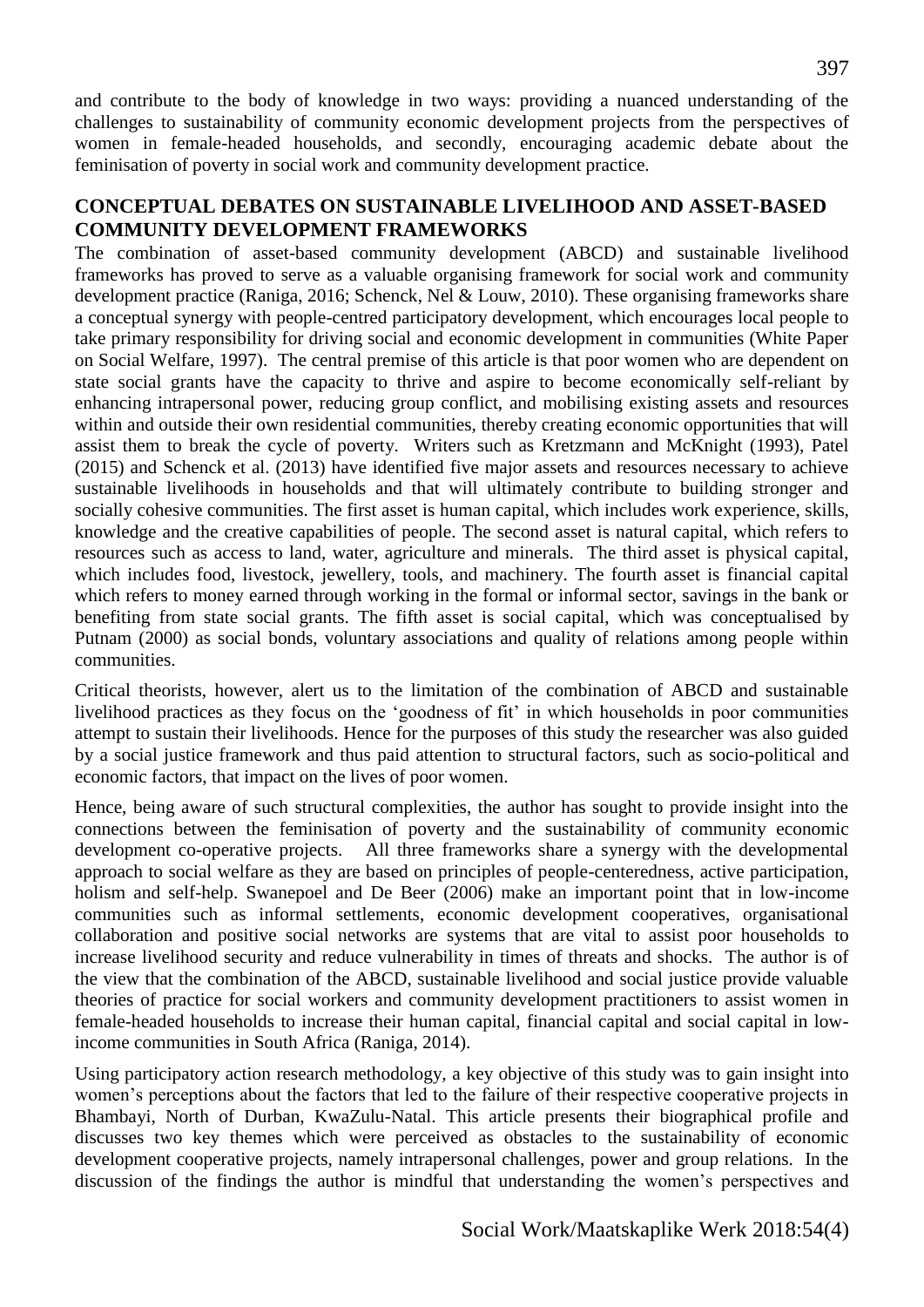experiences necessitates an understanding of the complex interplay of the socio-economic and gender relations that profoundly impact on their daily lives. This article concludes with some considerations for enhancing the sustainability of economic development cooperatives.

#### **Research setting**

Bhambayi is situated in one of the most impoverished regions in the province of KwaZulu-Natal and manifests high rates of food insecurity, inequality and the devastating effects of AIDS, especially amongst female-headed households (Raniga & Motloung, 2013). As a consequence of the legacy of apartheid, Bhambayi is predominantly inhabited by an African, isiZulu-speaking population. Historically, major economic initiatives prevented women with low literacy levels from entering the first economy and succeeding in the second economy (Raniga & Ngcobo, 2014). In November 2014 three economic development cooperative projects were formed to assist single mothers who were dependent on state social grants to supplement their household incomes. Eleven women were involved in the bead-making and sewing cooperative, nine women were involved in the garden cooperative, and four women were involved in the construction cooperative. A key motivation for the implementation of the three cooperative projects was that working in a team and as a collective would increase the women's productivity. The majority of the women in the cooperative projects had lived in the Bhambayi community for more than 10 years. It was not surprising that they were heads of their households and that they were dependent on state social grants and often had to deal with surviving on tenuous income strategies. A milestone for all three cooperative projects was that in September 2015 they obtained registration with the Cooperative Development Unit of the Department of Trade and Industry.

## **PARTICIPATORY ACTION RESEARCH**

Consistent with the objectives of this study, participatory action research (PAR) methodology guided the data-collection process as it offered the researcher and participants the opportunity to be empowered from the planning to the implementation of the research process. Marlow (2011) notes that there are three strategic aims for the use of participatory action research. The first intention is to increase knowledge and interventions that are directly valuable to groups of people. The second aim is to partner with the poor and value their local knowledge and expertise to address development needs in communities. The third aim is to promote active participation and collaboration between the researcher and the participants throughout the research process. Proponents of critical and transformative methodologies add that PAR endeavours to engage the participants in a process of empowerment and consciousness rising throughout the research process (Baines 2007). This study endeavoured to enhance knowledge, promote transformative action and remedy power dynamics between the researcher and the participants through engaging the 24 women involved in three cooperatives in the conceptualisation of the research design, data-collection and evaluation phases of the research process. Marlow (2011:20) aptly indicates that this method "is particularly compatible with social work practice as the approach emphasises empowering systems of different sizes from individuals, groups and whole communities". In so doing, the research process in this study focused on enhancing the knowledge, income-generating skills and human capacity development of the women, thereby enhancing selfconfidence, self-determination, planning as well as the implementation of the three economic development co-operatives in the Bhambayi community.

### **Sample**

Purposive, availability sampling was used to guide the selection of the women for this study. In July 2014 the researcher met with 24 women who were involved in implementing their livelihood activities as a means to support themselves and their families (Raniga & Ngcobo, 2014). Eleven of the women expressed an interest in working as a team to form an economic cooperative. Nine women opted to initiate and implement a garden project, while four women opted to get involved in a construction

#### 398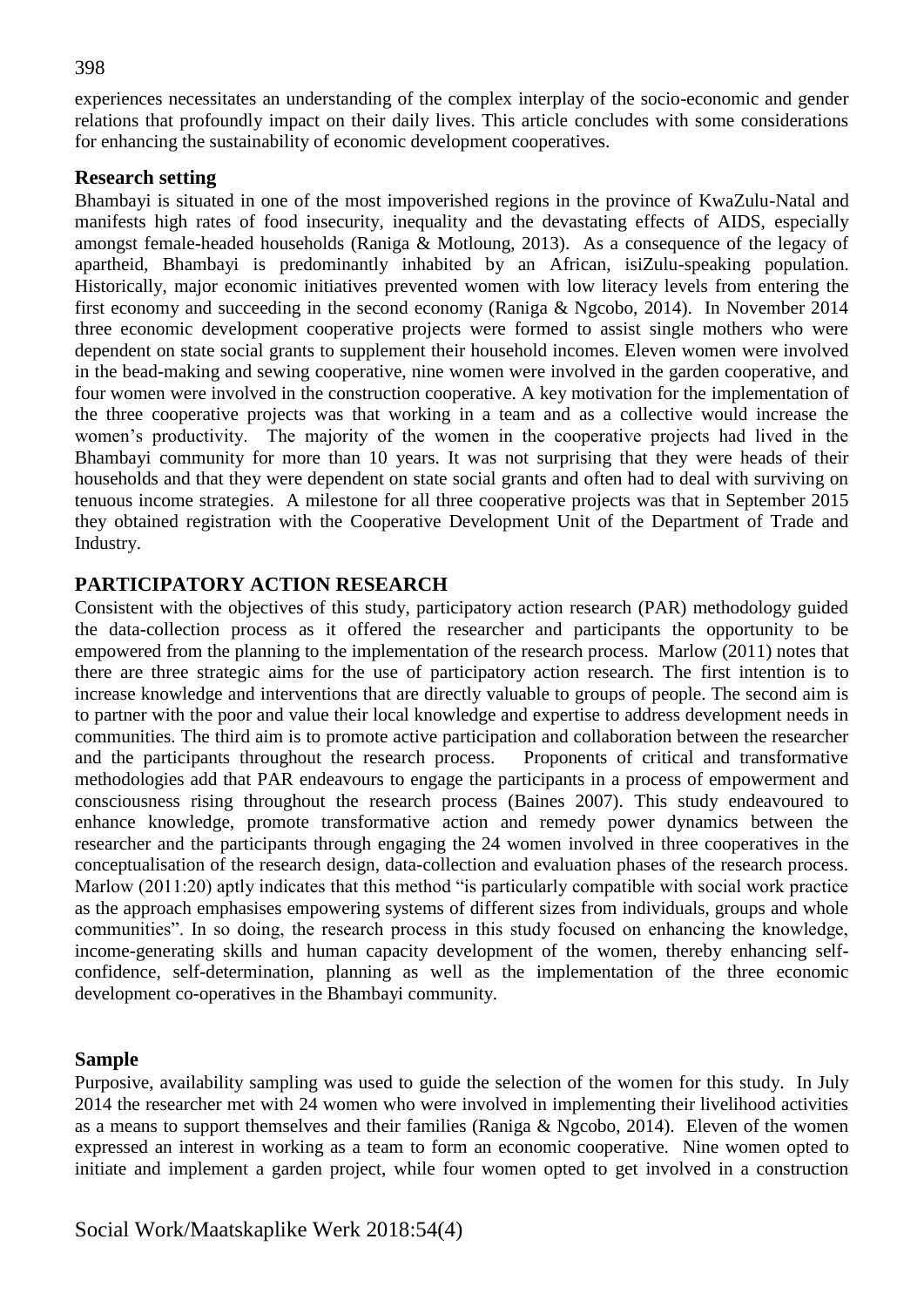project. Hence four key phases comprised the selection process which was guided by Baines's (2007) organising framework for conducting participatory action research. Phase one entailed three four-hour training workshops with the 24 women from the respective cooperative projects. The purpose of these workshops was to provide knowledge and skills on the process of registering co-operatives with the Department of Trade and Industry, sustainable livelihood and asset-based community development practices, team work and budgeting skills. Asset-based community development and sustainable livelihood frameworks allowed the scope for reflection beyond technical-rational responses to help the women to tap into untapped assets in the community (Schenck *et al.,* 2010; Raniga, 2014). In addition, it offered the women "an opportunity to put into practice pillar two of the Global agenda for social work and social development which advocates for a new world order through localising their economies and being rooted in promoting social justice and human rights in communities" (Global Agenda, 2012:3). Phase two entailed engaging the women in several meetings with stakeholders such as a German funder, the ward councillor and the community development officer employed by the Department of Social Development to discuss the objectives of the study and the ideological position of the researcher (Marlow, 2011). Phase three entailed training the women in ABCD practices and sustainable livelihood practices. The content of these training sessions comprised asset-mapping exercises, linking networks for economic development within and outside the community, project management skills, budgeting skills and marketing skills. Phase four comprised the evaluation phase, which consisted of 24 in-depth interviews with the women to reflect on their experiences of being involved in the co-operative development projects.

#### **Data-collection strategies**

Two qualitative methods were used to collect the data: keeping minutes of team meetings, and interviews held with 24 women from the three projects. Verbal and written consent was obtained from the women to tape-record interviews. Baines (2007:108) notes that "action research which is grounded in feminist research declares that the researcher needs to create empathic connections with participants and be sensitive to how gender experiences and power relations permeate the research process". Data were collected by the author and three final-year Social Work students as well as one postgraduate student who had been doing fieldwork practice in the community. The advantage of this team effort was that the students and the author had well-established relationships in the community and this prolonged engagement contributed to the trustworthiness of the data (Marlow, 2011). Trustworthiness was further enhanced by the multiple data-collection sources (interviews and document analysis), peer debriefing (the women, the students and the researcher met weekly) and member checks (monthly meetings held with students and the women to discuss their experiences). All the interviews and training workshops were facilitated by the author and the content was translated by the postgraduate student into isiZulu. It is important to acknowledge that it is possible that some meaning may have been lost in the translation from one language to another. A further critical part of the research process comprised gathering secondary data generated through a literature review on the feminisation of poverty and policy analyses which focused particularly on the interface of social protection policy, gender relations and socio-economic relations.

### **Data analysis**

The process of data analysis consisted of the following three steps as set out by Marlow, (2011). The first step comprised ideological analysis of the findings in relation to relevant documents and literature on the feminisation of poverty. Second, through the empowerment process, all the women were engaged in discussions about patriarchal and gender oppression in the community (Raniga & Ngcobo, 2014) and the potential for economic self-reliance through their involvement in their respective cooperative development projects. Third, and consistent with PAR, the researcher endeavoured to democratise the research process by not just making the transcripts of interviews and minutes of team meetings and training material available to the participants, but they were given a safe space to reflect on and engage with the transcripts as well as the emergent themes which are discussed in this article.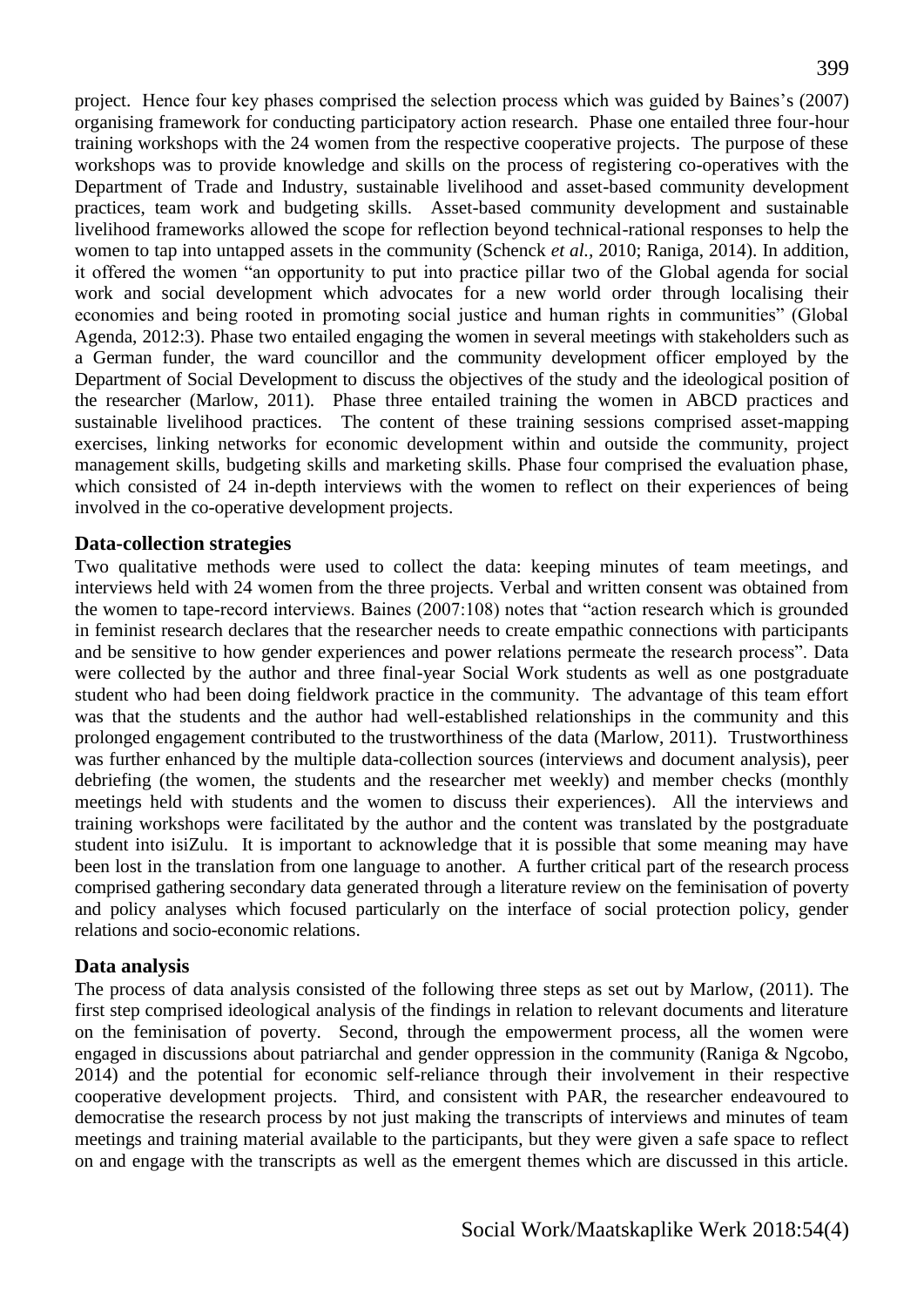## 400

The study obtained ethical clearance from the UKZN Human and Social Sciences Research Ethics Committee in June 2014.

# **DISCUSSION OF FINDINGS**

The findings presented were distilled from the minutes of team meetings and individual face-to-face interviews with the 24 women. The discussion of the findings will be presented in two sections, namely:

- A biographical profile of the participants;
- A discussion of two interconnected themes: intrapersonal challenges, and power and group relations

| THE DIVONAL HIUALI NOT ILL OF THE NEGLANUH FANTIUH ARTIS |     |                                                        |                              |                                                   |                                   |
|----------------------------------------------------------|-----|--------------------------------------------------------|------------------------------|---------------------------------------------------|-----------------------------------|
| Participant<br><b>Number</b>                             | Age | <b>Main source of income</b>                           | <b>Total grant</b><br>income | <b>Number</b><br>of<br>in<br>persons<br>household | <b>Cooperative activity</b>       |
| $\mathbf{1}$                                             | 52  | 1 Foster Care Grant $+1$<br><b>Child Support Grant</b> | R1180                        | 5                                                 | Bead-making & sewing              |
| $\overline{2}$                                           | 28  | 1 Child Support Grant                                  | R330                         | 6                                                 | Bead-making & sewing              |
| 3                                                        | 48  | 1 Child Support Grant +<br>1 Disability Grant          | R1740                        | 6                                                 | Bead-making & sewing              |
| 4                                                        | 34  | 1 Child Support Grant                                  | R330                         | 3                                                 | Bead-making & sewing              |
| 5                                                        | 34  | 1 Child Support Grant                                  | R330                         | 3                                                 | Bead-making & sewing              |
| 6                                                        | 34  | 1 Child Support Grant                                  | R330                         | 5                                                 | Bead-making & sewing              |
| $\overline{7}$                                           | 31  | <b>Foster Care Grant</b>                               | R850                         | 5                                                 | Garden                            |
| 8                                                        | 62  | OAP + Foster Care Grant                                | R2820                        | 22                                                | Garden                            |
| 9                                                        | 55  | <b>Foster Care Grant</b>                               | R850                         | 8                                                 | Garden                            |
| 10                                                       | 61  | OAP + Foster Care Grant                                | R2820                        | $\overline{4}$                                    | Garden                            |
| 11                                                       | 63  | OAP + Foster Care Grant                                | R2820                        | $\overline{7}$                                    | Garden                            |
| 12                                                       | 58  | <b>Foster Care Grant</b>                               | R850                         | 9                                                 | Garden                            |
| 13                                                       | 32  | <b>Foster Care Grant</b>                               | R850                         | 4                                                 | Garden                            |
| 14                                                       | 49  | <b>Foster Care Grant</b>                               | R850                         | 6                                                 | Garden                            |
| 15                                                       | 59  | <b>Foster Care Grant</b>                               | R850                         | 11                                                | Garden                            |
| 16                                                       | 28  | <b>Foster Care Grant</b>                               | R850                         | 8                                                 | Construction                      |
| 17                                                       | 39  | <b>Foster Care Grant</b>                               | R850                         | $\overline{7}$                                    | Construction                      |
| 18                                                       | 40  | <b>Foster Care Grant</b>                               | R850                         | 6                                                 | Construction                      |
| 19                                                       | 32  | <b>Foster Care Grant</b>                               | R850                         | 6                                                 | Construction                      |
| 20                                                       | 59  | <b>Foster Care Grant</b>                               | R850                         | $\overline{7}$                                    | Bead-making & sewing              |
| 21                                                       | 22  | 2 X Child Support Grant                                | R660                         | 5                                                 | Bead-making & Sewing              |
| 22                                                       | 46  | 2 X Foster Care Grant                                  | R1700                        | 6                                                 | Bead-making & sewing              |
| 23                                                       | 52  | <b>Care Dependency Grant</b>                           | R1410                        | 13                                                | making<br>Bead-<br>$\&$<br>sewing |
| 24                                                       | 40  | <b>Child Support Grant</b>                             | R330                         | $\overline{8}$                                    | making<br>$\&$<br>Bead-<br>sewing |

# **TABLE 1 THE BIOGRAPHICAL PROFILE OF THE RESEARCH PARTICIPANTS**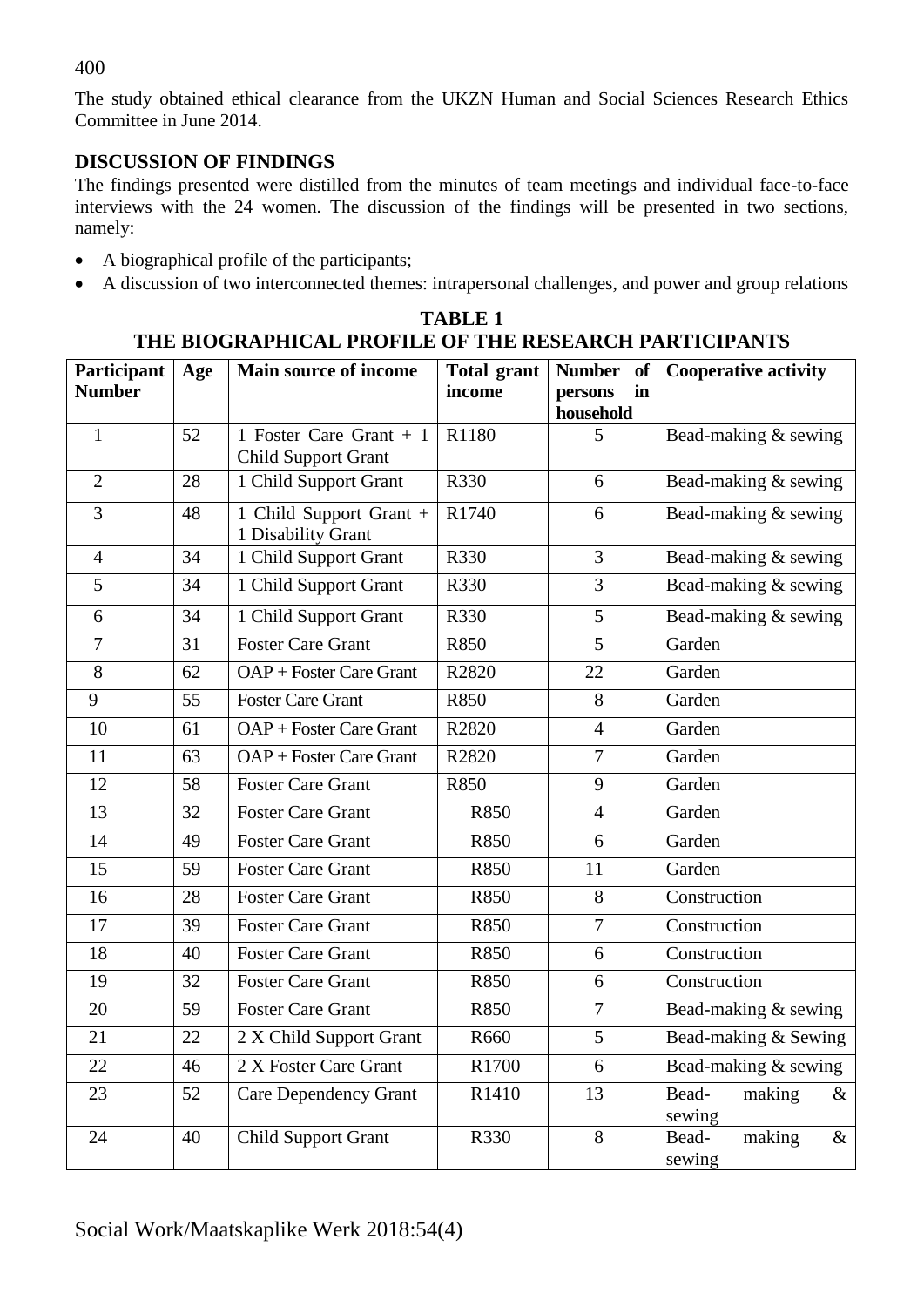The monetary value of the respective South African state grants at the time of data collection were as follows:

- Foster care grant R850;
- Child support grant R330;
- Old age pension, care dependency grant or disability grant R1,410.

Three of the women were aged 20-30, seven were 31-40, five were 41-50, six were 51-60 and three were above 60 years of age (N=24). The mean age was 44. Participants reported that they were heads of their households and it was not surprising in an impoverished community such as Bhambayi that the average household dependency ratio was 7. According to Statistics South Africa (2017), 41.36% of households are female-headed. This statistics is lower than the Census (2011) statistics, which reported that 45.1% of the households in the country were female-headed. The Inanda node, in particular, is above the average (45.5%) for all other nodes in the eThekwini region in the province of KwaZulu-Natal.

Furthermore, the findings revealed that all the single mothers were in receipt of at least one state grant. Table 1 illustrates that the average household income was R,1076 per month, which translates to 90 USD as per the rand dollar exchange rate at the time of data collection. All the women reported that there had been no other income from economically active adults in their households and this implies that the monthly incomes were minimal to cater for the increasing demands on food security and meeting the basic needs of minor children. Such tenuous monthly incomes thus served as a core motivation in March 2015 for all the women to get involved in the economic development cooperative projects to supplement their household incomes and endeavour to break the cycle of poverty.

Eleven of the women were involved in the bead-making and sewing economic development cooperative, while nine were involved in gardening and four were involved in the construction projects. The Department of Trade and Industry (2012) reveals that the promulgation of the Cooperatives Act No. 14 of 2005 did not just facilitate the registration of new co-operatives in the country, but that these projects allowed people from historically disadvantaged communities the opportunity to pursue and protect their livelihoods as part of a long-term support system that reduces vulnerability. In addition, for women such projects served as a motivation for them to 'step' up the economic ladder and break the cycle of poverty.

The participatory experiences of the women involved in the bead-making and sewing cooperative revealed that they were able to increase their individual and communal human capacity skills as a means to a much greater financial end. Their involvement in the project served to supplement their household incomes by mobilising existing assets and resources within and outside of their communities (Raniga, 2016). However, it is important to take note of the conclusive evidence put forth by Greek researchers, Vakoufaris, Kizos, Spilanis, Koulouri and Zacharaki (2007) who indicated that cooperatives supporting group income-generating activities may lead to interactive complications and the failure of members to fully comprehend the inter-group relations of power and rights. The two following themes provide insight into these issues that led to the unsustainability of these three economic development cooperative projects.

### **Structural challenges**

It is widely acknowledged that single mothers are likely to face mental health problems compounded by economic disadvantage in the labour market (Nieuwenhuis & Maldonado, 2017; Raniga & Mthembu, 2017). During the interviews held with the 24 single mothers they talked about experiencing a triple disadvantage as they were expected to work three to four hours a day in the project, to put food on the table, while trying to balance their overwhelming domestic responsibilities of child care, cooking and cleaning. Consequently, self-employed women in impoverished communities continue to struggle to break the cycle of poverty because of multiple demands and daily stresses, and find it hard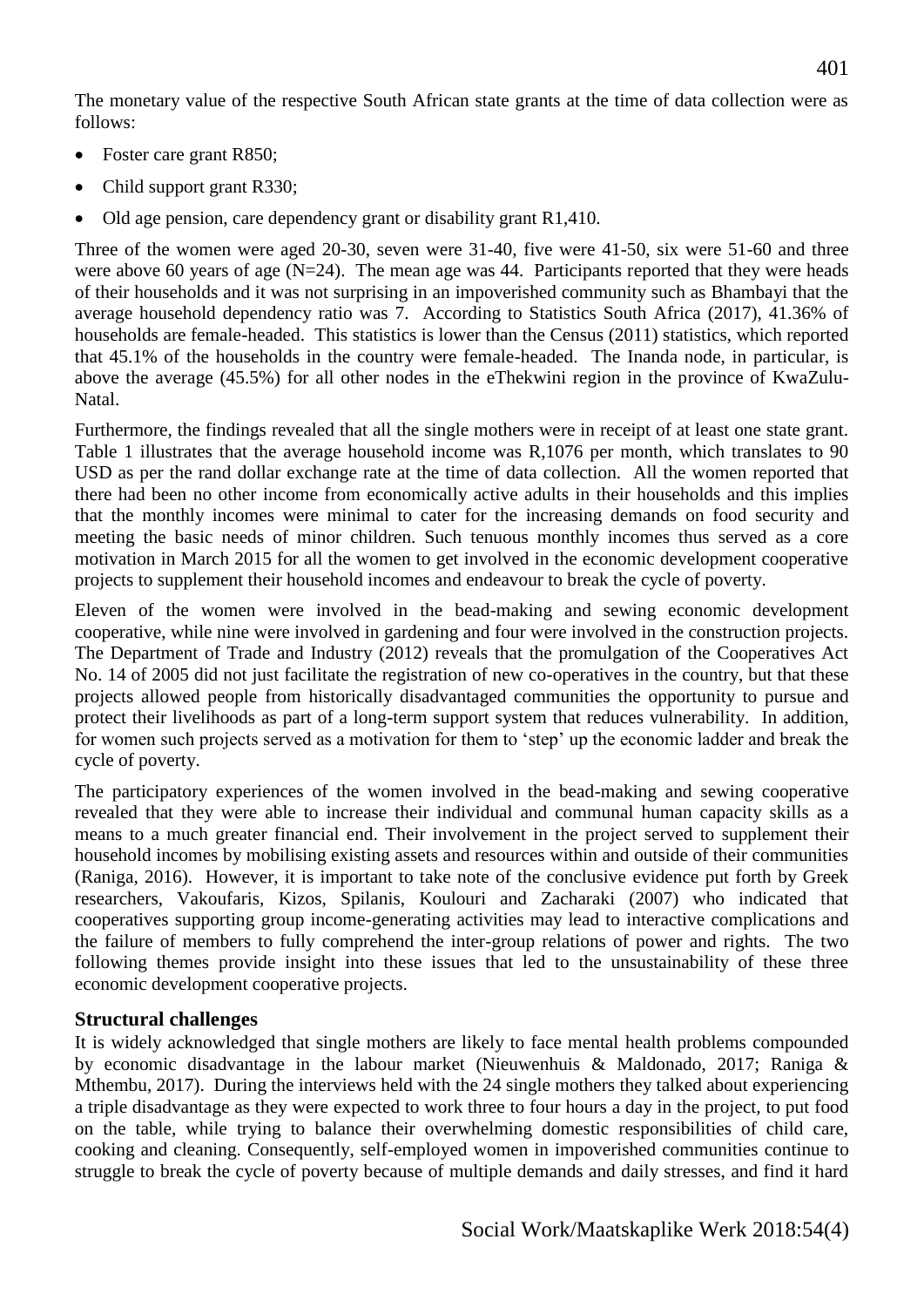to remain optimistic and motivated, and to sustain their involvement in cooperative projects. One woman commented that *'I am forced to survive in these hard times and to push myself to go to work in the project'.* Participant 21 stated: *'I rather work as a domestic worker for seven hours a day and earn R150 than work in the project. At least I am guaranteed this money and can buy food for my children'.*  Participant 16 also shared her dilemma of domestic and childcare responsibilities versus her commitment to the economic cooperative project: '*if only I could get help to care for my baby at home I* would be able to attend the group meetings and work in the garden project'. During the two-year life span of the projects, a total of fifteen women had dropped out as they were apathetic and had more pressing survival concerns and they could not see the long-term tangible benefits of the project. Hence, even though there is an increase of women's positive experiences and participation in co-operative projects (Raniga, 2016), it was evident from the sentiments shared that some of the women faced difficulties with lack of childcare support and time management, which hindered their commitment to the projects. This implies that running economic projects that operate in a disabling environment, where structural poverty and unemployment levels are high and where women find it difficult to market products in such an environment, contributes to the unsustainability of such projects. Furthermore, Pankhurst (2002) argued that economic development projects that ignore the structural roots and inequalities created by neoliberal economic policies are bound to fail at a local level.

In South Africa the market-driven economic model in welfare has reinforced the subordination of poor women and inhibited their transition from the second economy to the first economy. Raniga and Ngcobo (2014) provide qualitative evidence that women lack the confidence and negotiation skills to help them gain access to funding and bank loans to sustain their livelihood activities. This is corroborated by the sentiments shared by many of the women in the cooperative projects, who felt strongly about the lack of support provided by local government to market their products within and outside the Inanda region. Moreover, cooperative projects are assumed to be a form of group income generation which is market-driven profit making, cost-effective, efficient and relatively easy to administer. Such goals are underscored by neoliberal capitalism, which has a tendency to undermine social and cultural practices that are valuable to local communities (Ife & Teseriero, 2006). Thabethe and Uzodike (2013), writing about women's experiences in agriculture, reveal that in situations where markets have not been identified for those who have been excluded from the mainstream economy and who are expected to find their own markets, women will unintentionally mistrust and disempower each other, thus leading to systemic and reinforced exploitation with the group members. Furthermore, the political economy of the market needs to be acknowledged as some of the women felt frustrated that only those women who had access to human capacity development (additional training), literacy skills and had strong social associations were able to thrive and benefit economically from their involvement in the projects.

Another contentious and connected issue that was raised by the women in the interviews and which hindered the sustainability of the economic development projects was that of power and group relations. This theme is discussed further below.

## **Power and group relations**

Proponents of people-centred development such as Swanepoel and De Beer (2006), Ife and Teseriero (2006), Pyles (2009) and Ledwith (2005), Schenck *et al*. (2010) aptly state that economic development cooperatives offer their members the best of both worlds, since the combination of team work and individual reward fits well with participatory democracy and valuing local community self-help initiatives. However, it is important to take note of Thabethe and Uzodike's (2013) argument that despite African women's increasing participation in economic projects, existing gender inequalities are perpetuated when there is interpersonal conflict between women. Participants 5, 7, 23 and 11 commented:

"*I can't trust the Treasurer, the last time we sold products to international visitors we did not get our share of the profit"*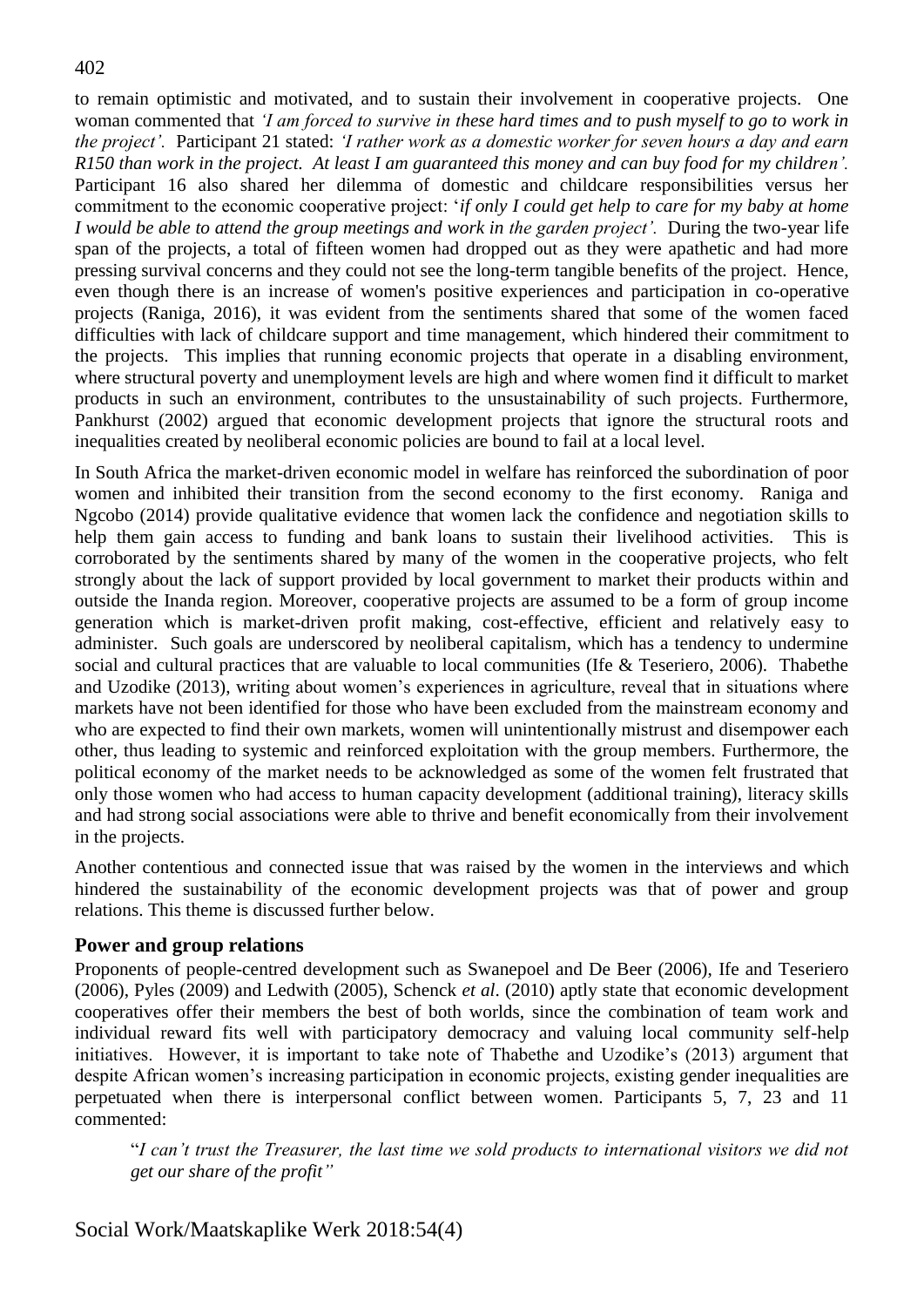# **"WE HAD TWO SEWING MACHINES DONATED TO OUR PROJECT BUT NOW IT SITS IN TWO MEMBERS' HOMES WHO REFUSE TO SHARE IT WITH US"**

*"These two members went for quilt training and they were supposed to train all of us, but this did not happen"*

*"Some of the women do not get along and refuse to come to the weekly group meetings"*

Raniga (2016) argues that it is important to take note of the real costs of economic development projects, which includes the stresses and strains of maintaining group cohesion and the issue of power relations between members. Moreover, it was evident from the interviews that much of the group conflict existed as a result of the envy that some of the women felt towards those who had opted to attend additional training (quilt making in the sewing cooperative, commercial farm training), had secured additional physical household assets (sewing machines), were able to attract other contractual work and benefited from the distribution of income generated from products sold within the projects. Many of the sentiments shared by the women who had dropped out of the projects was that there was no consistent tangible means of supplementing their monthly household income and that the products hardly generated sufficient profits to boost themselves and their children out of poverty. A sad reality that emerged in this study was that all three economic development projects failed to become sustainable as a result of these complex intrapersonal, group relations and structural factors. The findings corroborate Midgley's (2015) suggestion that successful realisation of economic development goals requires promoting microfinance and microenterprise as part of a holistic development agenda to address the feminisation of poverty.

The study further demonstrates that social workers and community development practitioners must consider socio-economic issues within the wider context of the community. Hence it is imperative for practitioners to engage in dialogue and advocate action for change to national and international economic policies. Poverty alleviation strategies related to women's daily struggles require a more holistic approach, based on a more grounded overview of the contradictions and power relations that women face.

#### **CONCLUSIONS AND RECOMMENDATIONS**

Claims about the effectiveness of economic development cooperative projects as a key antipoverty strategy for poor women to supplement household income in the Global South have been widely acknowledged. While these projects have indeed helped to supplement household income as a means to break the cycle of poverty, the contention that such projects are able to sustain poor communities in the Global South in the long term is questionable. This article discusses the factors that led to the failure and unsustainability of three economic development cooperative projects initiated in a predominantly informal settlement in the province of KwaZulu-Natal. The available data suggest that cooperative projects operate at the micro-economic level without giving attention to the structural reasons for the poverty and inequality that exist in communities. What was interesting in this study was that the women were disillusioned by the structural challenges as well as the power and group conflicts which they perceived as obstacles to the sustainability of the projects. The findings corroborate other South African research by Thabethe and Uzodike (2013), which revealed that structural and interpersonal expectations constrain women from exercising all their capabilities and from valuing each other's attempt to succeed in the second economy.

On the basis of these conclusions the following recommendations are made to enhance the sustainability of economic development cooperatives in low-income communities.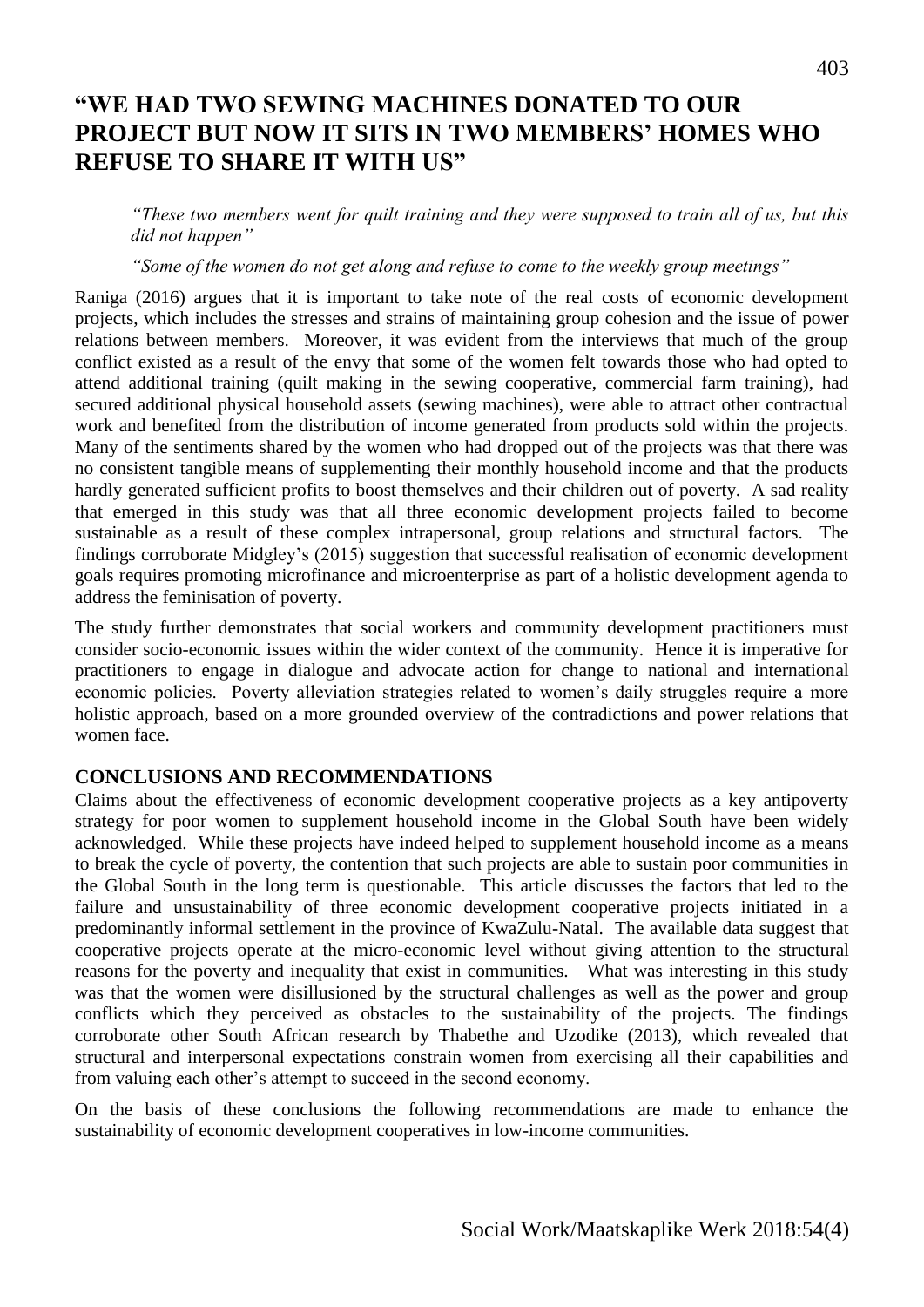- In tackling the feminisation of poverty a more holistic approach is needed which links the macroand the micro-economic contexts as well as social workers and community development practitioners advocating for a social democratic economic agenda.
- Lobbying by social workers and community development workers to collaborate with other development stakeholders doing similar work such as ward councillors, government policy makers and private sector companies is vital for a multi-level and holistic social development response.
- It is essential to monitor projects closely to ensure transparency and accountability by project managers of economic development cooperative projects.
- This study represented a limited sample of 24 African women from an impoverished community and does not represent other population groups in contemporary South Africa. This clearly warrants further quantitative and qualitative research to be conducted with a mixed race profile to explore the experiences of women involved in economic development cooperative projects across various provinces in South Africa.

### **REFERENCES**

BAINES, D. 2007. **Doing anti-oppressive practice**, **building transformative politicized social work**. Halifax: Fernwood Publishing.

CENSUS 2011. **Census in brief**. Pretoria: Statistics South Africa. 2012. ISBN9780621413885.

CHAUKE, P. K., NEKHAYHAMBE, T. D & PFUMAYARAMBA, T. K. 2013. An assessment of support provided to smallholder farmers: A case study of the Vhembe District, South Africa. **African Journal of Agricultural Research***.* 8 (12): 1077 - 1085. [Online] Available: [http://www.academicjournals.org/AJAR.](http://www.academicjournals.org/AJAR) . [Accessed 15/10/2018].

DEPARTMENT OF SOCIAL DEVELOPMENT. 1997. **White Paper for Social Welfare**. Pretoria: Government Printers.

DEPARTMENT OF SOCIAL DEVELOPMENT. 2015. **National Strategic Plan 2015-2020.** Pretoria: Government Printers.

DEPARTMENT OF TRADE AND INDUSTRY 2004. **A Co-operative Development Policy for South Africa***.* The DTI: Republic of South Africa.

DEPARTMENT OF TRADE AND INDUSTRY 2012**. Integrated Strategy on the Development and Promotion of Co-operatives: Promoting an Integrated Co-operative Sector in South Africa 2012 – 2022.** The DTI: Republic of South Africa. [Online] Available: [http://www.dti.gov.za/economic\\_empowerment/docs/coops/legis-policy/coop-strategy.pdf.](http://www.dti.gov.za/economic_empowerment/docs/coops/legis-policy/coop-strategy.pdf) [Accessed] 1/04/2017].

IFE. J & TESORIERO, F. 2006. **Community development: community-based alternatives in an age**  of globalisation. (3<sup>rd</sup> ed). Pearson Education Australia.

KRETZMANN, J. & MCKNIGHT, J. 1993. **Building Communities from the Inside Out: A Path toward Finding and Mobilizing a Community's Assets,** Chicago, IL: ACTA Publications.LEDWITH, M. 2005. **Community Development: a critical approach**. Bristol, UK: Policy Press.

MARLOW, C. 2011. **Research methods for generalist social work** (5<sup>th</sup> ed). Brooks/Cole: Cengage Learning.

MIDGLEY, J. & PIACHAUD, D. 2013. **Social Protection**, **economic growth and social change: goals**, **issues and trajectories in China**, **India**, **Brazil and South Africa.** Edward Elgar Publishing Ltd: UK: Cheltenham.

#### 404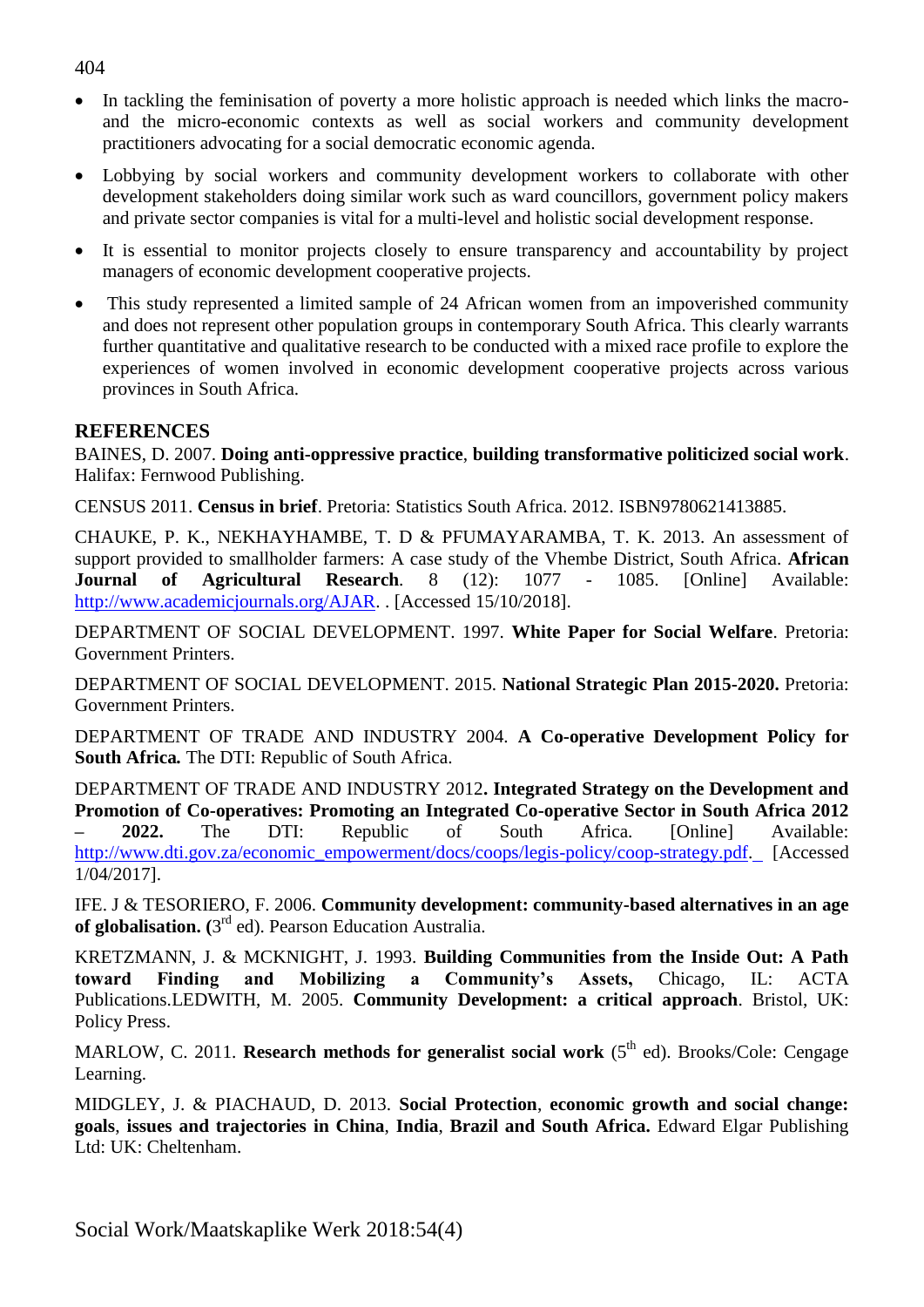MIDGLEY, J. 2015. Microenterprise, global poverty and social development. **International Social Work**, 51 (4): 467 – 479.

NATIONAL PLANNING COMMISSION 2013. **National Development Plan 2030**. Department: The Presidency: Republic of South Africa.

NIEUWENHUIS, R. & MALDONADO, L.C. 2017. **Single-parent Families and In-Work Poverty.** Working Paper Series: Luxembourg Income Study. Luxembourg: Cross National Data Center.

PANKHURST, H. 2002. Passing the buck? Money literacy and alternatives to credit and savings schemes. **In**: SWEETMAN, C. (ed), **Gender**, **Development and Poverty**. Oxford: Oxfam.

PATEL, L 2015. **Social welfare and social development in South Africa.** Oxford University Press.

PYLES, L. 2009. **Organising People: Constituencies and coalitions in progressive community Organising: A critical approach for a globalising world**. New York: Routledge Taylor and Francis group:

PUTNAM, R. 2000. **Bowling alone: The collapse and revival of American community.** New York: Simon and Schuster.

RANIGA, T. 2014. Mobilising Community Strengths and Assets: Participatory Experiences of community members in a garden project, In Larsen, A.K; Sewpaul, V and Oline, G (eds), **Participation in Community Work: International Perspectives***.* London: Routledge Taylor and Francis Group.

RANIGA, T. & MTHEMBU, M. 2016. Family resilience in low income communities: A case study of an informal settlement in KwaZulu-Natal, South Africa. **International Journal of Social Welfare,**  August 2016. DOI: 10.1111/ijsw.12243

RANIGA, T. 2017. Participatory experiences of women in economic development cooperatives in Bhambayi, KwaZulu-Natal, South Africa. **Research on Social work Practice**, 27 (2): 1-8.

RANIGA T AND MATHE S. (2011). Private Lives Public Issues: Childbearing Experiences of Adolescent Mothers in Bhambayi, South Africa. **Social Work/Maatskaplike Werk**, 47(3): 338-349.

RANIGA, T. & MTHEMBU, M. 2016. Family resilience in low income communities: A case study of an informal settlement in KwaZulu-Natal, South Africa. **International Journal of Social Welfare**, August 2016.

RANIGA, T. & MOTLOUNG, S. 2013. Psycho-social and economic challenges experienced by family members caring for Persons with Aids in their homes in Bhambayi. **Social Work/Maatskaplike Werk**, 49(1): 1-15.

RANIGA, T. & NGCOBO, N. 2014. Economic experiences of single mothers in Bhambayi, South Africa. **Social Work/Maatskaplike Werk***,* 50(4): 516-528.

RANIGA T AND SIMPSON B (2011). Poverty, HIV/AIDS and the Old Age Pension: An Analysis of Older Persons in Bhambayi, KwaZulu-Natal, South Africa**. Development Southern Africa,** 28(1): March 2011, 75-85.

REPUBLIC OF SOUTH AFRICA. 1998. **Local Government White Paper**. Pretoria.

SOCIAL ASSISTANCE AMENDMENT ACT 6 OF 2008. Government Notice 768 in Government Gazette 31248, dated 14 July 2008. South African Legal Information Institute and University of Pretoria. [Online] Available: [http://www.safili.org.za/legis/histact/saa1302004193.pdf.](http://www.safili.org.za/legis/histact/saa1302004193.pdf) [Accessed 1/04/17].

SCHENCK, R. NEL, H. & LOUW, H. 2010. **Introduction to Participatory community practice.**  Pretoria: UNISA Press.